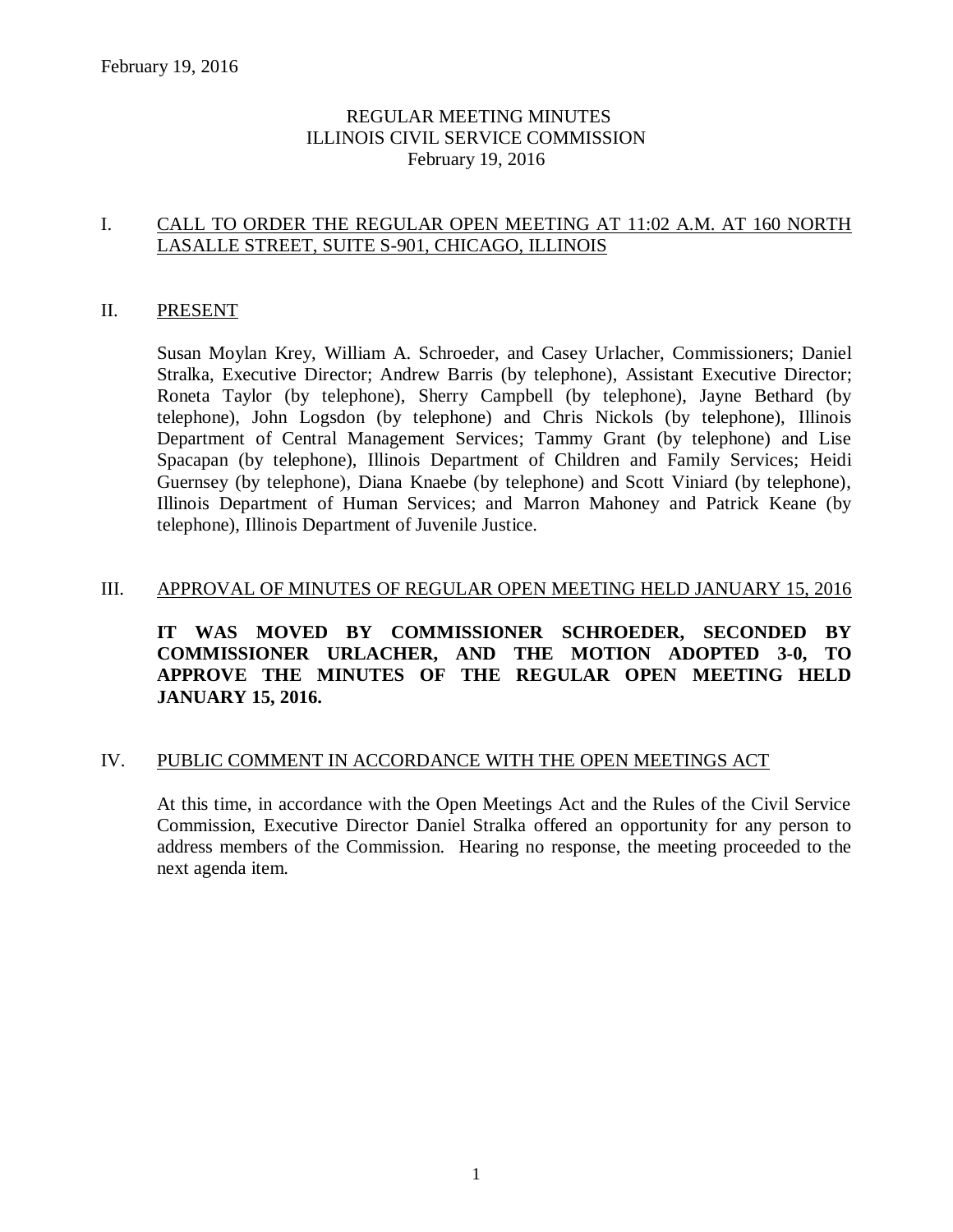#### $V<sub>r</sub>$ EXEMPTIONS UNDER SECTION 4d(3) OF THE PERSONNEL CODE

# A. Report on Exempt Positions from Department of Central Management Services

|               | Total            | Number of Exempt |
|---------------|------------------|------------------|
| <u>Agency</u> | <b>Employees</b> | Positions        |
|               |                  |                  |
|               |                  |                  |
|               |                  |                  |
|               |                  |                  |
|               |                  |                  |
|               |                  |                  |
|               |                  |                  |
|               |                  |                  |
|               |                  |                  |
|               |                  |                  |
|               |                  |                  |
|               |                  |                  |
|               |                  |                  |
|               |                  |                  |
|               |                  |                  |
|               |                  |                  |
|               |                  |                  |
|               |                  |                  |
|               |                  |                  |
|               |                  |                  |
|               |                  |                  |
|               |                  |                  |
|               |                  |                  |
|               |                  |                  |
|               |                  |                  |
|               |                  |                  |
|               |                  |                  |
|               |                  |                  |
|               |                  |                  |
|               |                  |                  |
|               |                  |                  |
|               |                  |                  |
|               |                  |                  |
|               |                  |                  |
|               |                  |                  |
|               |                  |                  |
|               |                  |                  |
|               |                  |                  |
|               |                  |                  |
|               |                  |                  |
|               |                  |                  |
|               |                  |                  |
|               |                  |                  |
|               |                  |                  |
|               |                  |                  |
|               |                  |                  |
|               |                  |                  |
|               |                  |                  |
|               |                  |                  |
|               |                  |                  |
|               |                  |                  |
|               |                  |                  |
|               |                  |                  |
|               |                  |                  |
|               |                  |                  |
|               |                  |                  |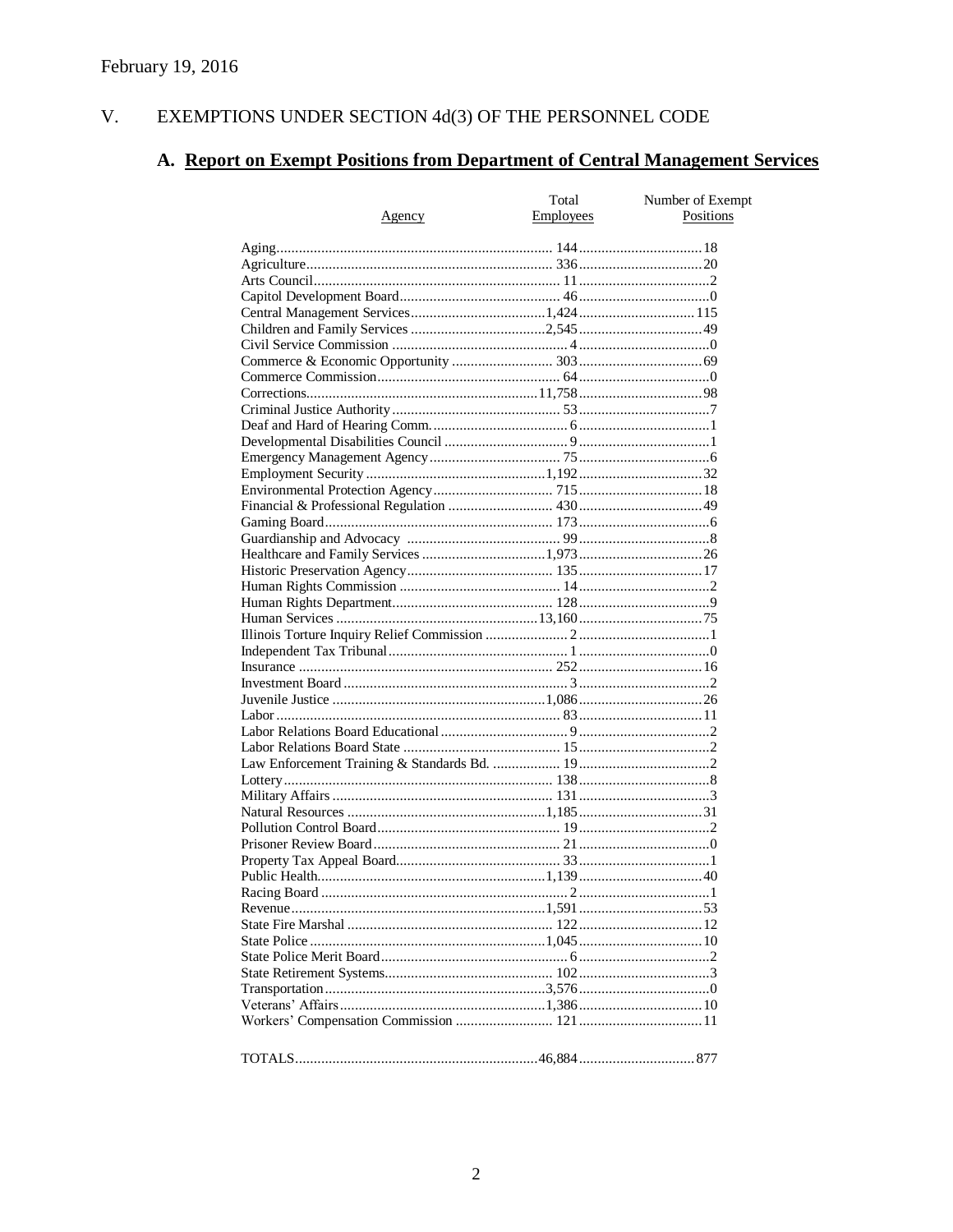### **B. Governing Rule – Section 1.142 Jurisdiction B Exemptions**

- a) The Civil Service Commission shall exercise its judgment when determining whether a position qualifies for exemption from Jurisdiction B under Section 4d(3) of the Personnel Code. The Commission will consider any or all of the following factors inherent in the position and any other factors deemed relevant to the request for exemption:
	- 1) The amount and scope of principal policy making authority;
	- 2) The amount and scope of principal policy administering authority;
	- 3) The amount of independent authority to represent the agency, board or commission to individuals, legislators, organizations or other agencies relative to programmatic responsibilities;
	- 4) The capability to bind the agency, board or commission to a course of action;
	- 5) The nature of the program for which the position has principal policy responsibility;
	- 6) The placement of the position on the organizational chart of the agency, board or commission;
	- 7) The mission, size and geographical scope of the organizational entity or program within the agency, board or commission to which the position is allocated or detailed.
- b) The Commission may, upon its own action after 30 days notice to the Director of Central Management Services or upon the recommendation of the Director of the Department of Central Management Services, rescind the exemption of any position that no longer meets the requirements for exemption set forth in subsection (a). However, rescission of an exemption shall be approved after the Commission has determined that an adequate level of managerial control exists in exempt status that will insure responsive and accountable administrative control of the programs of the agency, board or commission.
- c) For all positions currently exempt by action of the Commission, the Director of Central Management Services shall inform the Commission promptly in writing of all changes in essential functions, reporting structure, working title, work location, position title, position number or specialized knowledge, skills, abilities, licensure or certification.
- d) Prior to granting an exemption from Jurisdiction B under Section 4d(3) of the Personnel Code, the Commission will notify the incumbent of the position, if any, of its proposed action. The incumbent may appear at the Commission meeting at which action is to be taken and present objections to the exemption request.

(Source: Amended at 34 Ill. Reg. 3485, effective March 3, 2010)

\* \* \*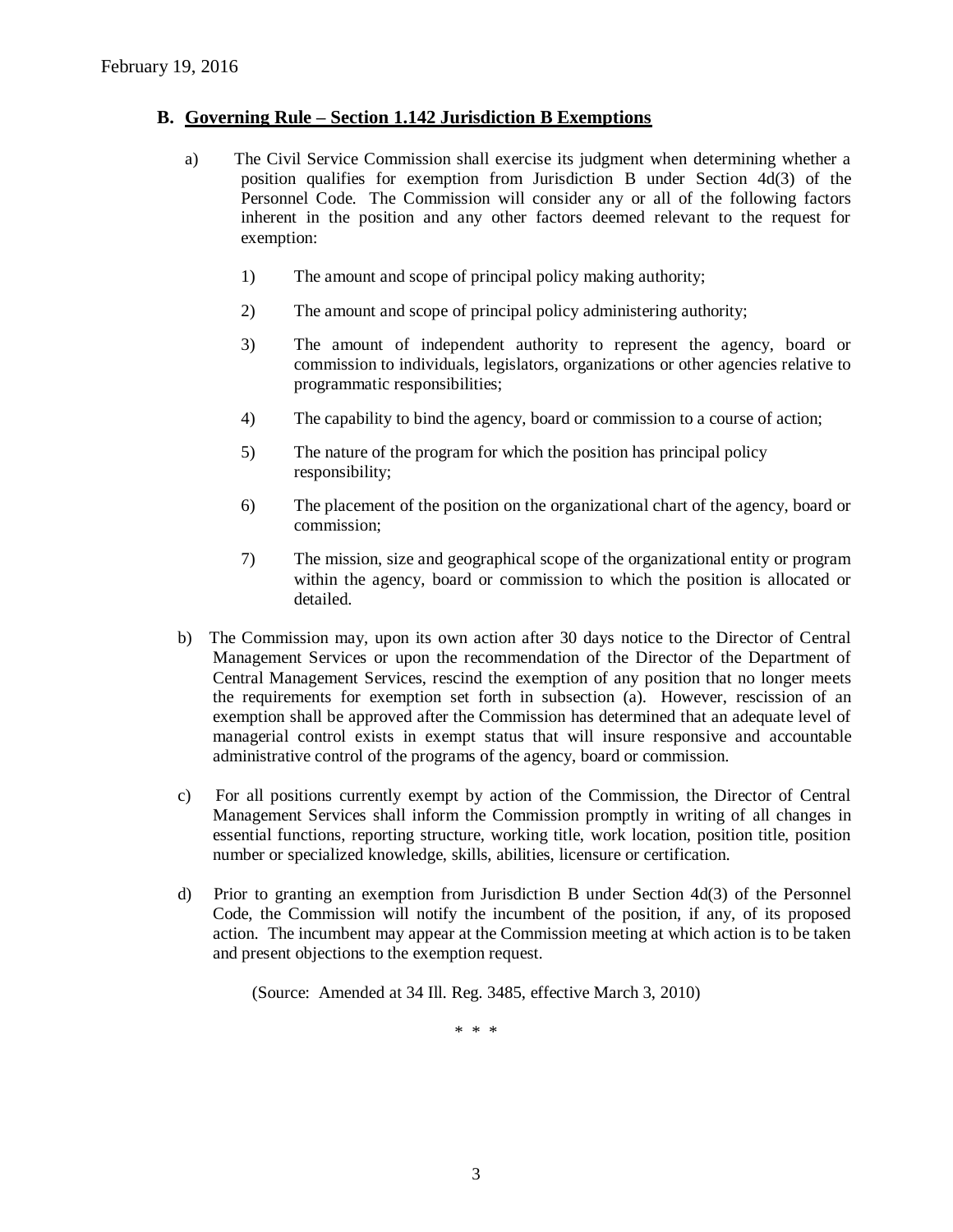# **C. Requests for 4d(3) Exemption**

Executive Director Daniel Stralka reported the following:

 $\triangleright$  As to Item C, this request is for a Compliance Coordinator at the Department of Juvenile Justice, a position that reports to the Director. This position is responsible for ensuring that State facilities as well as county juvenile detention centers are meeting established standards as set forth in laws such as the Prisoner Rape Elimination Act as well as other sources so that juvenile detainees are securely segregated from society while retaining their constitutional and other legal rights. It does this by conducting or participating in audits of these facilities, and then taking necessary steps through either monitoring post-audit performance or making broader policy changes to bring these facilities in compliance with these imposed standards. Considering that this position has broad compliance responsibilities in juvenile detention realm, Staff recommended approval of this request.

Marron Mahoney, Deputy General Counsel-Department of Juvenile Justice, concurred with this but noted that the position reports to the Deputy Director of Operations who reports to the Director. Commissioner Krey inquired if the position functions as an internal auditor. Marron Mahoney replied that it does but it also reviews and adjusts policies accordingly. Commissioner Krey asked if the agency was mirroring the Department of Corrections with this request. Mahoney responded affirmatively but also noted that this position does more since it is responsible for county facilities as well. Commissioner Krey expressed surprise that the agency had waited this long for the position, but Mahoney noted that there had been an individual on contract performing these duties.

- $\triangleright$  As to Items D and E, by agreement between Commission Staff and Central Management Services, it is requested that Items D and E be continued to the Commission's March 18, 2016 meeting.
- $\triangleright$  As to Item F, this request is for a Deputy General Counsel position at the Department of Children and Family Services that reports to the General Counsel who reports to the Deputy Director who reports to the Director. This position has principle policy responsibility for all non-direct service provider contracts and agreements that the agency enters into such as interagency agreements and memoranda of understanding. The agency already has an exempt position responsible for direct service provider contracts. The agency indicated that the requested position functions more than just a legal advisor in that it makes substantive determinations such as the scope of services with authority to bind the agency when it comes to these non-direct service provider agreements. For these reasons, Staff recommended approval of this request.

Lise Spacapan, General Counsel-Department of Children and Family Services, concurred with this but added that there are dozens of Memoranda of Agreements and Intergovernmental Agreements that this position is totally responsible for. They do not go through the Contract Administration position so it is this position that determines the propriety of the contracts, develops the scope of the contracts, and negotiates them on behalf of the agency with the authority to bind the agency. Also,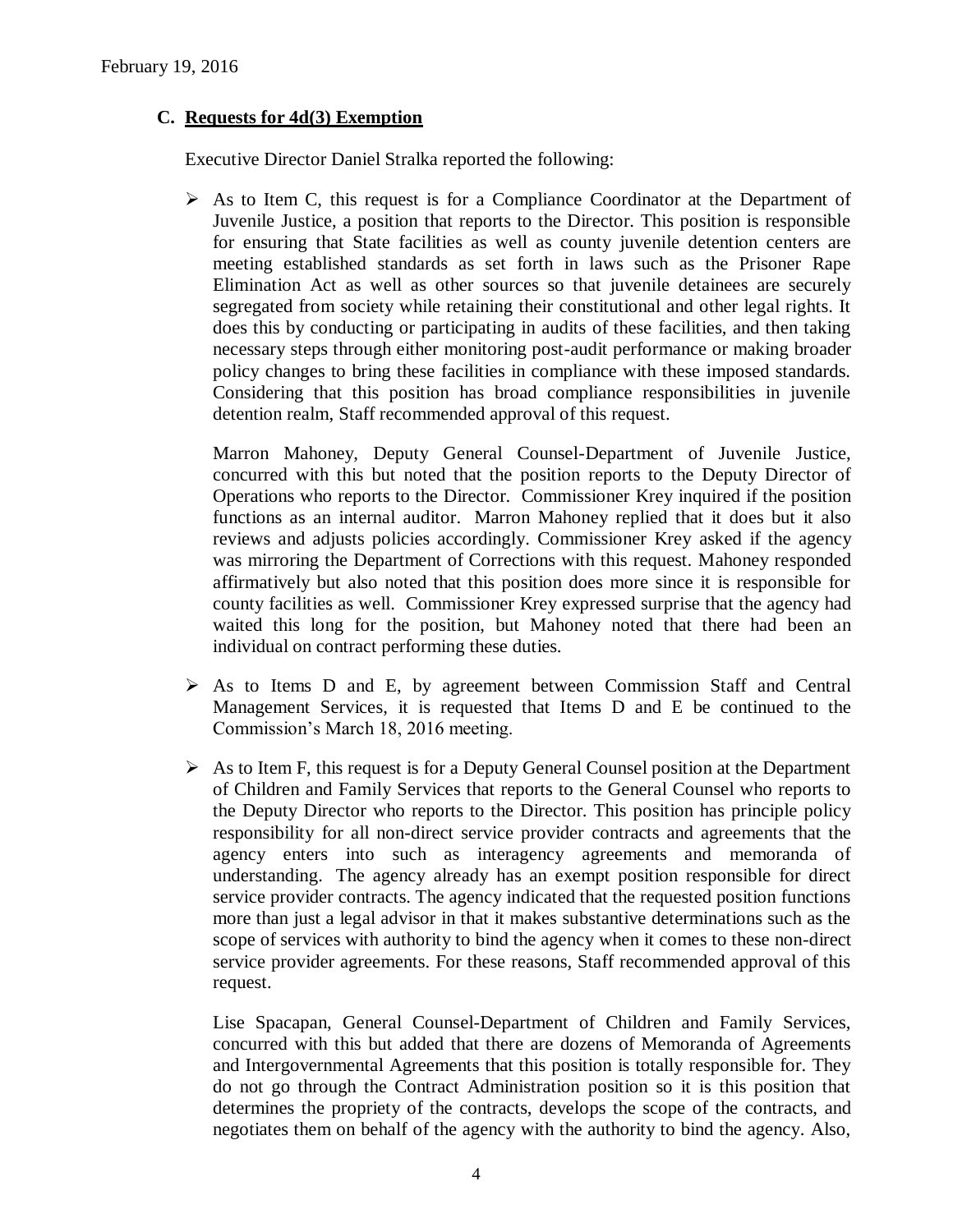as one of three Deputy General Counsel positions it has litigation responsibilities for non-juvenile court cases that the agency is part of such as licensing appeals. Commissioner Krey inquired who had been performing these responsibilities previously and Lise Spacapan replied that the current incumbent had.

- $\triangleright$  As to Item G, this request is for an Assistant Deputy General Counsel position at the Department of Children and Family Services that reports to the General Counsel who reports to the Deputy Director who reports to the Director. This position has principal policy responsibility for administrative hearings which is a function that the Commission previously approved for a principal policy exemption in 2004. That position was clarified to assume the contracts responsibilities above so the agency is essentially resubmitting a previously approved function for approval. Since there has been no appreciable change in the position's responsibilities, Staff recommended approval of this request.
- $\triangleright$  As to Items H1 and H2, the agency requested that they be continued to the Commission's March 18, 2016 meeting.
- $\triangleright$  As to Item I1, this request is for a Regional Administrator in the Division of Mental Health in the Department of Human Services, a position that reports to the Director of Mental Health who reports to the Assistant Secretary who reports to the Secretary. The Division of Mental Health (DMH) presently has seven exempt Regional Manager positions that were approved in 2008. These positions have a great deal of autonomy in managing the services that the DMH provides in their respective geographic regions. The agency has now created this Regional Administrator which comes between the Regional Manager positions and the Director. It will essentially serve as a single voice representing the concerns of the Regional Manager positions before the Director and be able to effectively recommend policy development and/or changes to benefit the geographic regions as a whole. While this will necessarily dilute the authority of the Regional Manager positions, they should still retain sufficient principal policy implementation authority in their respective regions to justify their continued exemption. In addition, the Commission has in the past approved similar such positions in other agencies. For these reasons, Staff recommended approval of this request. Diana Knaebe, Director, Division of Mental Health-Department of Human Services, concurred with this.
- $\triangleright$  As to Item I2, this request is for a Chief of Staff in the Division of Mental Health (DMH) in the Department of Human Services, a position that reports to the Director of Mental Health who reports to the Assistant Secretary who reports to the Secretary. This position will have typical day-to-day and administrative responsibilities equivalent to other exempt Chief of Staff positions in other agencies. While the DMH is not a formal distinct agency under the Civil Administrative Code, it was prior to the creation of the Department of Human Services which remains the largest State agency. Commission rules specifically reference that as a criterion to be considered. For these reasons, Staff recommended approval of this request. Diana Knaebe concurred with this and noted that the DMH is moving forward to fill its vacant exempt positions.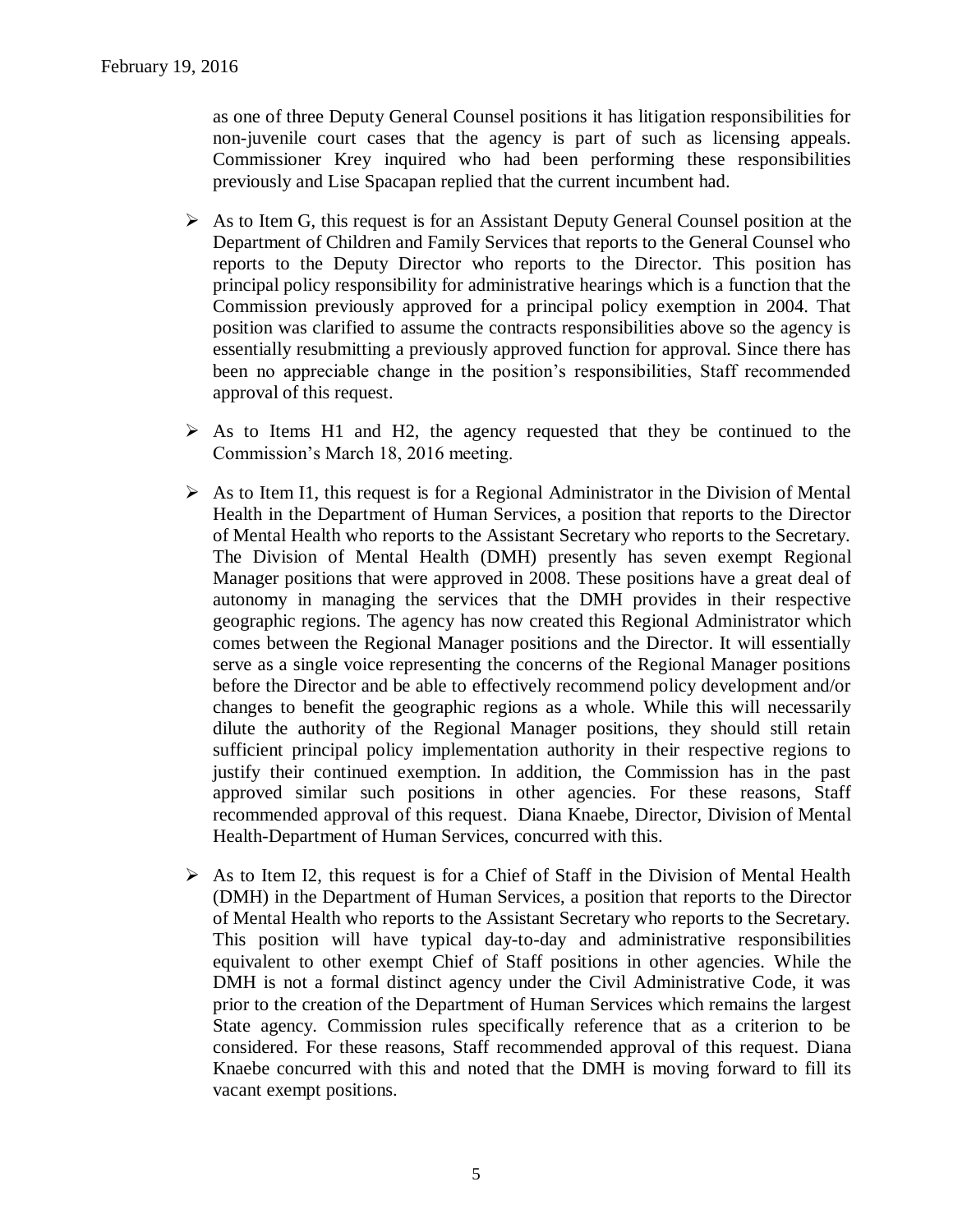# **IT WAS MOVED BY COMMISSIONER URLACHER, SECONDED BY COMMISSIONER KREY, THE MOTION ADOPTED 3-0 TO CONTINUE THE EXEMPTION REQUESTS FOR THE FOLLOWING POSITIONS:**

- **D: Chief Labor Counsel (Corrections)**
- **E: Chief Labor Counsel (Human Services)**
- **H1: Regional Economic Development/West Central Region (Commerce and Economic Opportunity)**
- **H2: Assistant Deputy Director, Office of Trade and Investment (Commerce and Economic Opportunity)**

# **IT WAS MOVED BY COMMISSIONER URLACHER, SECONDED BY COMMISSIONER SCHROEDER, THE MOTION ADOPTED 3-0 TO GRANT THE EXEMPTION REQUEST FOR THE FOLLOWING POSITIONS:**

- **C: Compliance Coordinator (Juvenile Justice)**
- **F: Deputy General Counsel/Contracts (Children and Family Services)**
- **G: Assistant General Counsel/Administrative Hearings-Litigation (Children and Family Services)**
- **I1: Regional Administrator, Division of Mental Health (Human Services)**
- **I2: Chief of Staff, Division of Mental Health (Human Services)**

**The following 4d(3) exemption requests were continued to March 18, 2016:**

#### **D. Illinois Department of Corrections**

| <b>Position Number</b>  | $ 40070-29-08-000-01-01$              |
|-------------------------|---------------------------------------|
| <b>Functional Title</b> | <b>Chief Labor Counsel</b>            |
| Incumbent               | Vacant                                |
| Supervisor              | Governor's Office Chief Labor Counsel |
| Location                | <b>Sangamon County</b>                |

#### **E. Illinois Department of Human Services**

| <b>Position Number</b>  | 40070-10-00-000-00-01                 |
|-------------------------|---------------------------------------|
| <b>Functional Title</b> | <b>Chief Labor Counsel</b>            |
| Incumbent               | Vacant                                |
| Supervisor              | Governor's Office Chief Labor Counsel |
| Location                | <b>Sangamon County</b>                |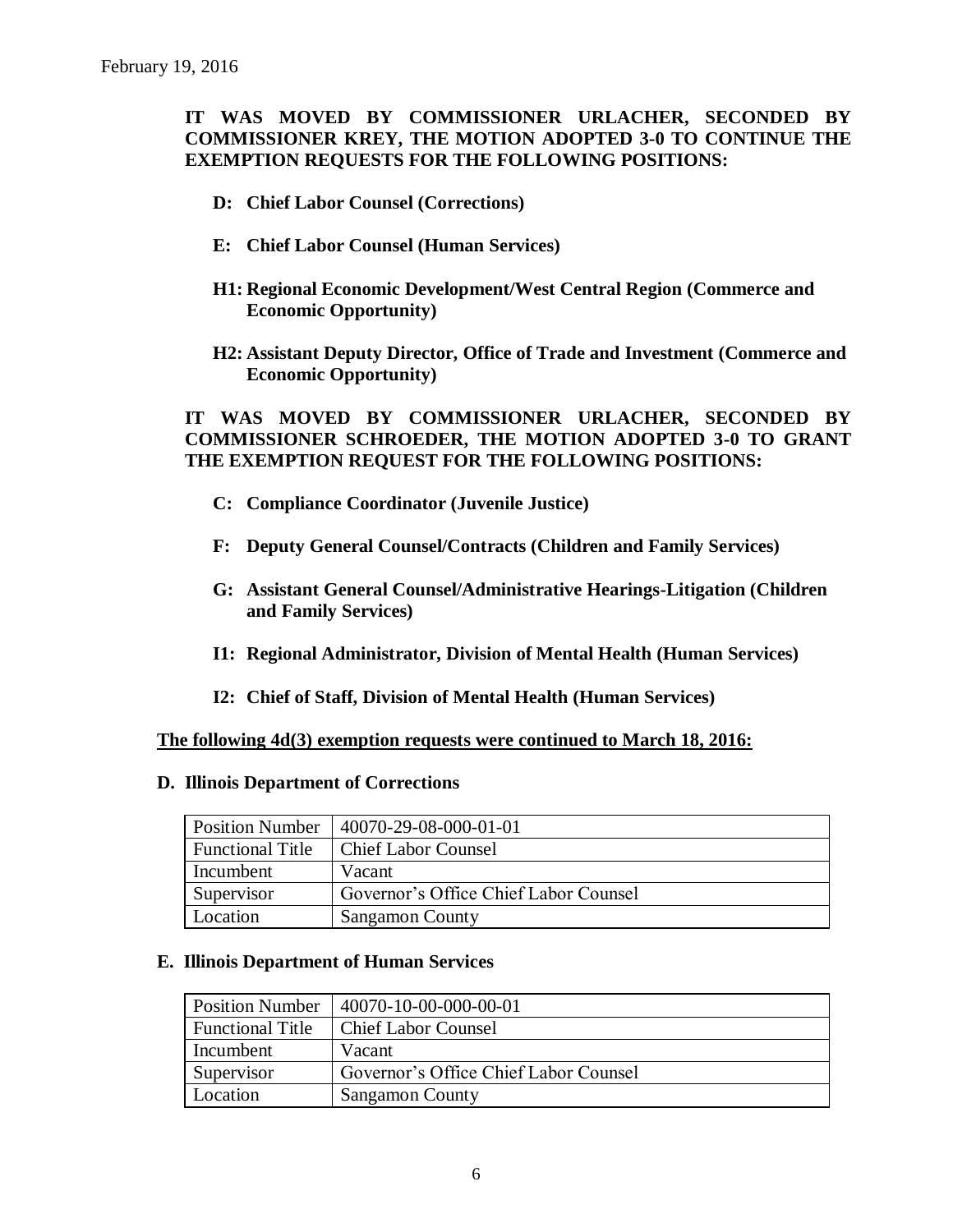$\overline{a}$ 

| <b>Position Number</b>  | $40070 - 42 - 10 - 600 - 00 - 01$                         |
|-------------------------|-----------------------------------------------------------|
| <b>Functional Title</b> | Regional Economic Development/West Central Region         |
| Incumbent               | Vacant                                                    |
|                         | Regional Economic Development Deputy Director who reports |
| Supervisor              | to the Director                                           |
| Location                | <b>Sangamon County</b>                                    |

### **H1. Illinois Department of Commerce and Economic Opportunity**

# **H2. Illinois Department of Commerce and Economic Opportunity**

| <b>Position Number</b>  | $40070 - 42 - 00 - 090 - 05 - 01^2$                            |
|-------------------------|----------------------------------------------------------------|
| <b>Functional Title</b> | Assistant Deputy Director, Office of Trade and Investment      |
| Incumbent               | Vacant                                                         |
| Supervisor              | Deputy Director, Office of Trade and Investment who reports to |
|                         | the Director                                                   |
| Location                | <b>Cook County</b>                                             |

### **The following 4d(3) exemption requests were granted on February 19, 2016:**

### **C. Illinois Department of Juvenile Justice**

|                         | Position Number   40070-27-00-100-00-02                   |
|-------------------------|-----------------------------------------------------------|
| <b>Functional Title</b> | Compliance Coordinator                                    |
| Incumbent               | Vacant                                                    |
| Supervisor              | Deputy Director of Operations who reports to the Director |
| Location                | <b>Kane County</b>                                        |

### **F. Illinois Department of Children and Family Services**

| <b>Position Number</b>  | $40070 - 16 - 03 - 300 - 00 - 01^{3}$                                                   |
|-------------------------|-----------------------------------------------------------------------------------------|
| <b>Functional Title</b> | <b>Deputy General Counsel/Contracts</b>                                                 |
| Incumbent               | Erica Kirkwood                                                                          |
| Supervisor              | General Counsel who reports to the Chief Deputy Director who<br>reports to the Director |
| Location                | <b>Cook County</b>                                                                      |

<sup>&</sup>lt;sup>1</sup> Previous exemption was rescinded on February 20, 2015 due to extended vacancy.

 $2$  Previous exemption was rescinded on November 15, 2013 due to extended vacancy.

 $3$  This position number is already 4d(3) exempt but the position description was clarified with a substantial change in duties. After review, Staff notified the agency that the position must be resubmitted for consideration.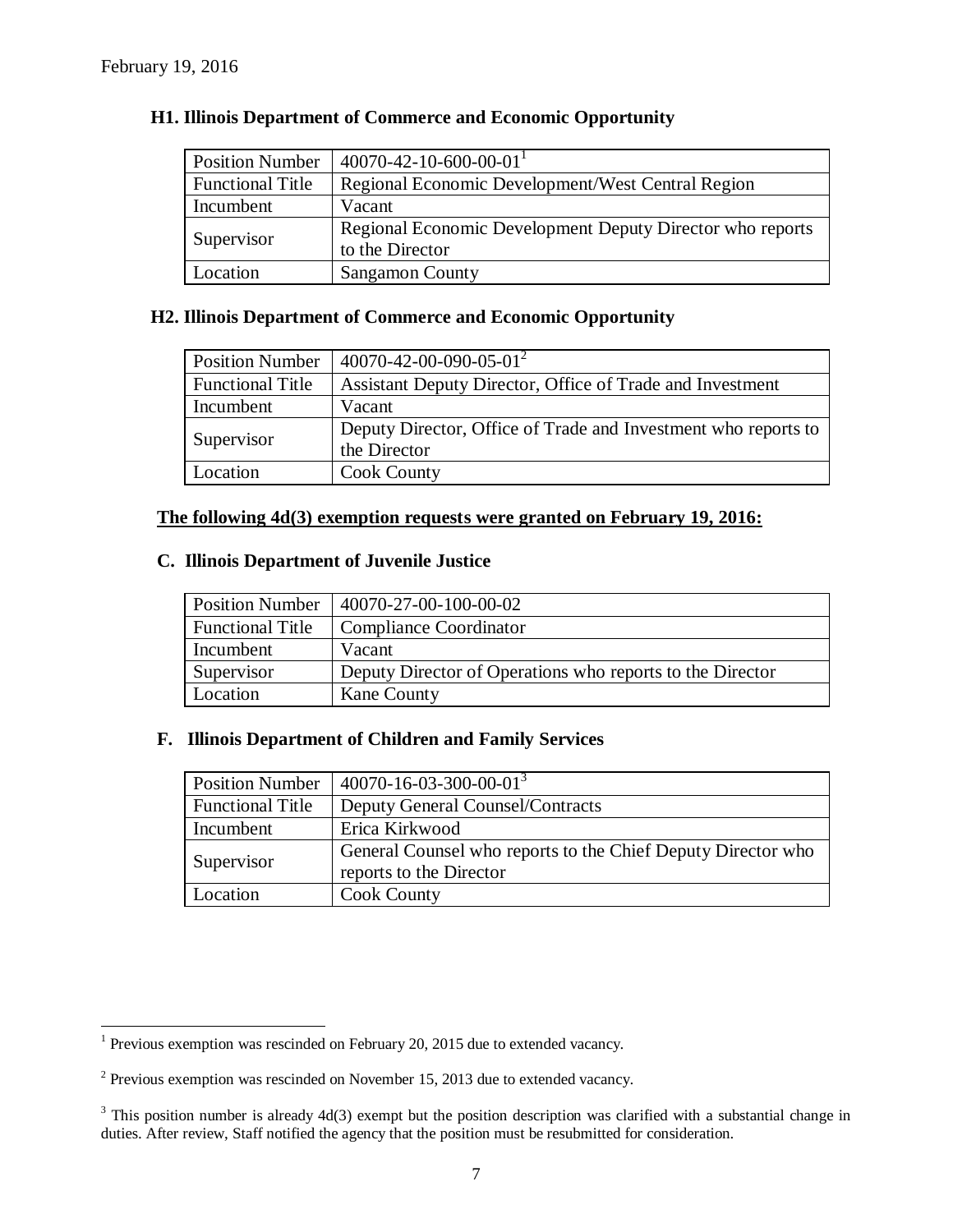| <b>Position Number</b>  | 40070-16-03-500-00-01                                        |
|-------------------------|--------------------------------------------------------------|
| <b>Functional Title</b> | Assistant General Counsel/Administrative Hearings-Litigation |
| Incumbent               | Donald Jonker                                                |
| Supervisor              | General Counsel who reports to the Chief Deputy Director who |
|                         | reports to the Director                                      |
| Location                | Joliet County                                                |

### **G. Illinois Department of Children and Family Services**

### **I1. Illinois Department of Human Services**

| <b>Position Number</b>  | $ 40070-10-76-000-20-01$                               |
|-------------------------|--------------------------------------------------------|
| <b>Functional Title</b> | Regional Administrator, Division of Mental Health      |
| Incumbent               | Vacant                                                 |
| Supervisor              | Director of Mental Health who reports to the Assistant |
|                         | Secretary who reports to the Secretary                 |
| Location                | <b>Cook County</b>                                     |

### **I2. Illinois Department of Human Services**

| <b>Position Number</b>  | 40070-10-76-000-40-01                                  |
|-------------------------|--------------------------------------------------------|
| <b>Functional Title</b> | Chief of Staff, Division of Mental Health              |
| Incumbent               | Vacant                                                 |
| Supervisor              | Director of Mental Health who reports to the Assistant |
|                         | Secretary who reports to the Secretary                 |
| Location                | <b>Sangamon County</b>                                 |

### VI. CLASS SPECIFICATIONS

### **A. Governing Rule – Section 1.45 Classification Plan**

The Commission will review the class specifications requiring Commission approval under the Classification Plan and will approve those that meet the requirements of the Personnel Code and Personnel Rules and conform to the following accepted principles of position classification:

- a) The specifications are descriptive of the work being done or that will be done;
- b) Identifiable differentials are set forth among classes that are sufficiently significant to permit the assignment of individual positions to the appropriate class;
- c) Reasonable career promotional opportunities are provided;
- d) The specifications provide a reasonable and valid basis for selection screening by merit examinations;
- e) All requirements of the positions are consistent with classes similar in difficulty, complexity and nature of work.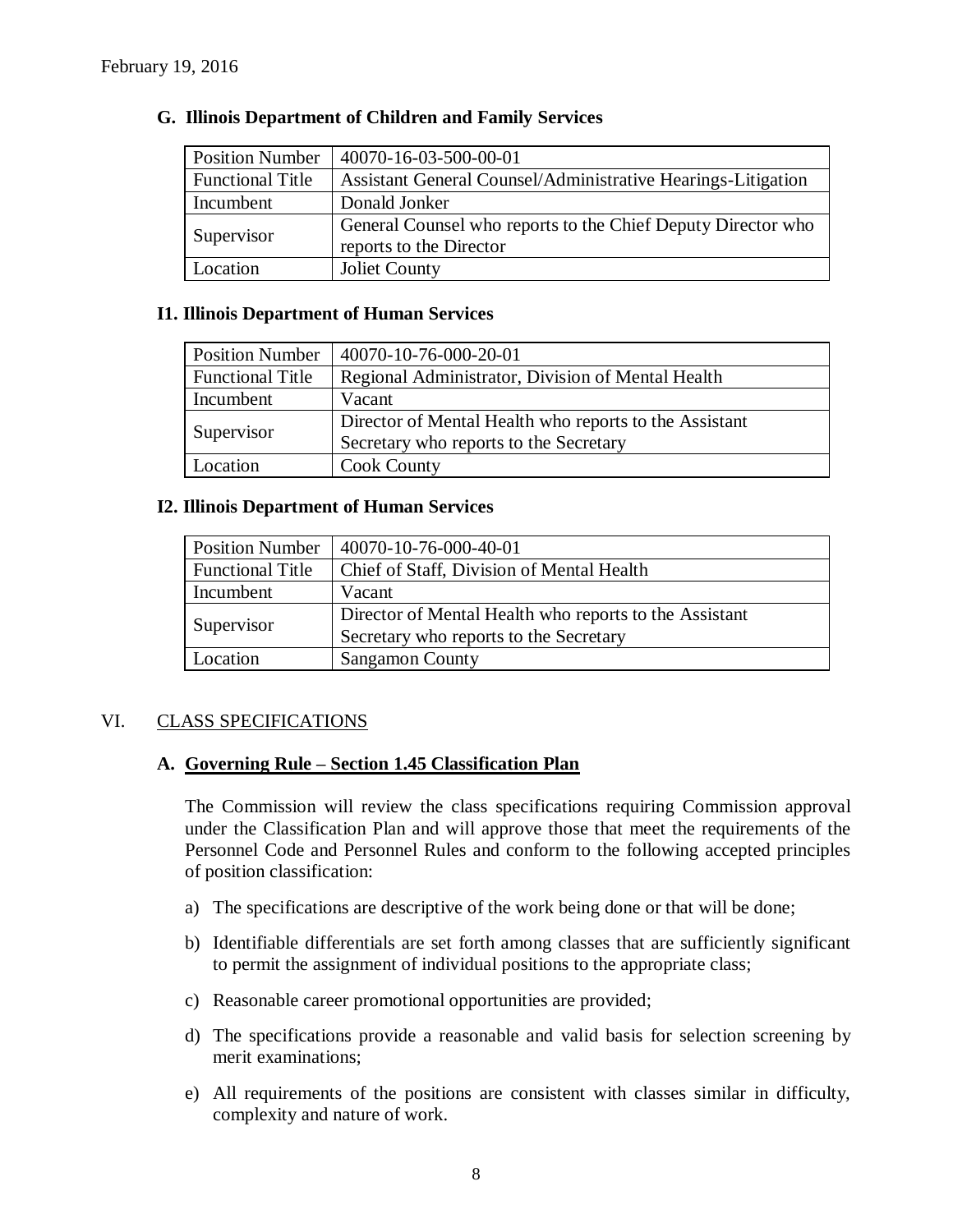The following class titles were submitted for revision by the Director of the Illinois Department of Central Management Services (CMS):

# **B. Child Protection Associate Specialist Child Protection Specialist**

Staff Analysis: Assistant Executive Director Barris informed the Commissioners that these classes were revised in 2007 to broaden the candidate pool by removing restrictions regarding human services degrees but the current 2016 revision attempts to broaden the candidate pool by including additional backgrounds in "criminal justice" or "law enforcement." Barris also noted that there were four different pay grades for two classes and that there appeared to be a division within the classes for union and nonunion positions. Barris noted that there were 394 incumbents in the Specialist class and only one incumbent in the Associate class. Barris noted that an agreement on the revisions was reached in the collective bargaining process. John Logsdon, Central Management Services-Technical Services, explained how even though the Illinois Labor Relations Board put all these positions into collective bargaining, Central Management Services must assign a MS pay grade to all classes.

# **IT WAS MOVED BY COMMISSIONER KREY, SECONDED BY COMMISSIONER URLACHER, AND THE MOTION ADOPTED 3-0 TO APPROVE THE CREATION OF THE FOLLOWING CLASS TITLES TO BE EFFECTIVE MARCH 1, 2016:**

**B. Child Protection Associate Specialist Child Protection Specialist**

**IT WAS MOVED BY COMMISSIONER KREY, SECONDED BY COMMISSIONER SCHROEDER, AND THE MOTION ADOPTED 3-0 TO DISAPPROVE ANY CLASS SPECIFICATIONS RECEIVED BY THE COMMISSION STAFF NOT CONTAINED IN THIS AGENDA TO ALLOW ADEQUATE STUDY.** 

# VII. PERSONNEL RULES

# **A. Civil Service Commission Governing Rule – Section 1.310 Personnel Rules**

The Commission has power to disapprove new rules or amendments to existing rules submitted by the Director of Central Management Services. Such proposed new rules or amendments of existing rules submitted to the Commission shall be accompanied by a report of proceedings attending the prior public hearing required by law with respect to them. If the Commission does not disapprove new rules or any amendment to existing rules within 30 days following the receipt from the Director of Central Management Services, the new rules or amendments have the force and effect of law after filing by the Director with the Secretary of State.

# **B. None submitted**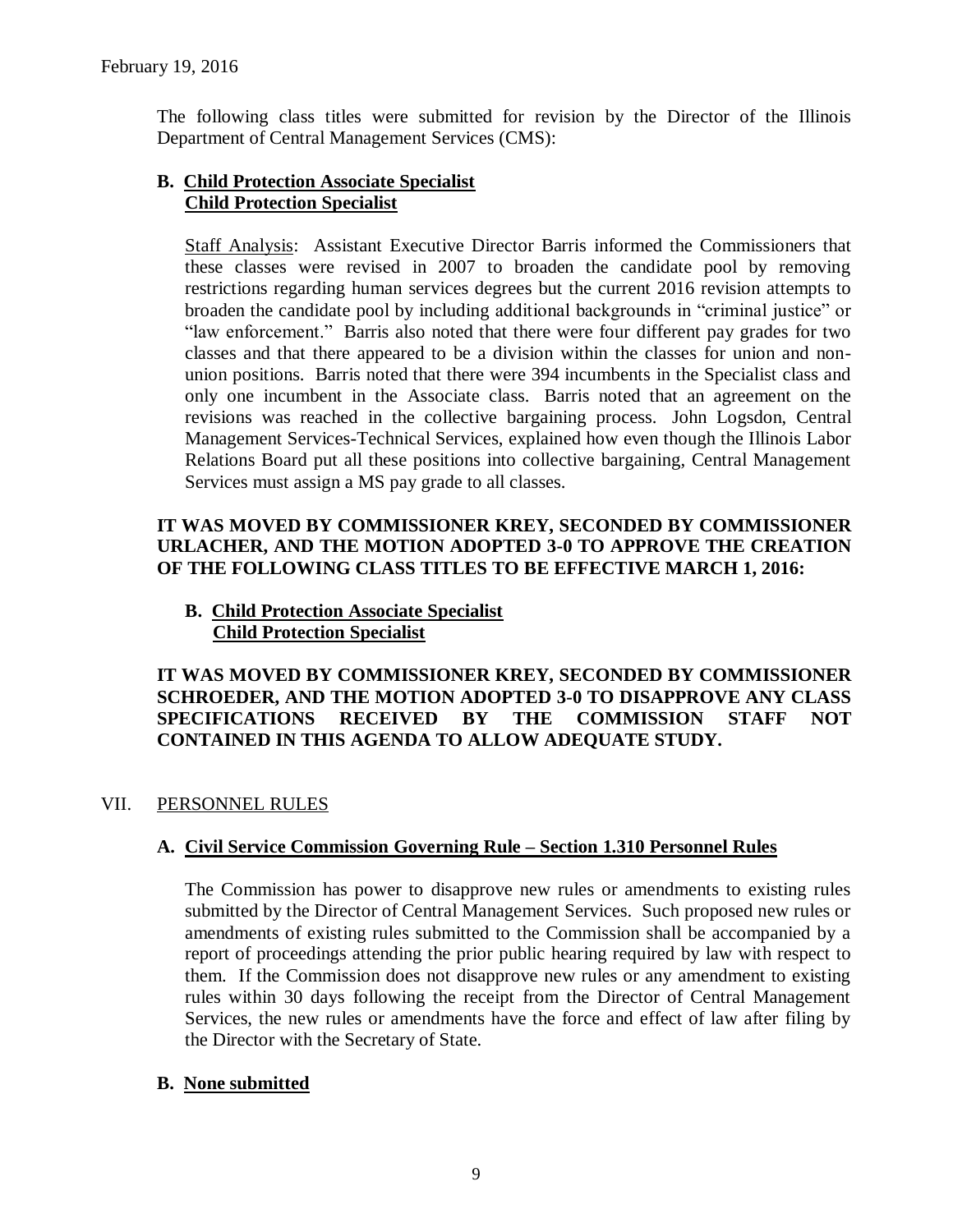**IT WAS MOVED BY COMMISSIONER URLACHER, SECONDED BY COMMISSIONER SCHROEDER, AND THE MOTION ADOPTED 3-0 TO DISAPPROVE ANY AMENDMENTS TO PERSONNEL RULES RECEIVED BY THE COMMISSION STAFF BUT NOT CONTAINED IN THIS AGENDA TO ALLOW ADEQUATE STUDY.** 

### VIII. MOTION TO CLOSE A PORTION OF THE MEETING

**IT WAS MOVED BY COMMISSIONER KREY, SECONDED BY COMMISSIONER URLACHER, AND BY ROLL CALL VOTE THE MOTION ADOPTED 3-0 TO CLOSE A PORTION OF THE MEETING PURSUANT TO SUBSECTIONS 2(c)(1), 2(c)(4), AND 2(c)(11) OF THE OPEN MEETINGS ACT.**

| <b>CUMMINGS</b>  |            | <b>KREY</b>     | YES |
|------------------|------------|-----------------|-----|
| <b>SCHROEDER</b> | <b>YES</b> | <b>URLACHER</b> | YES |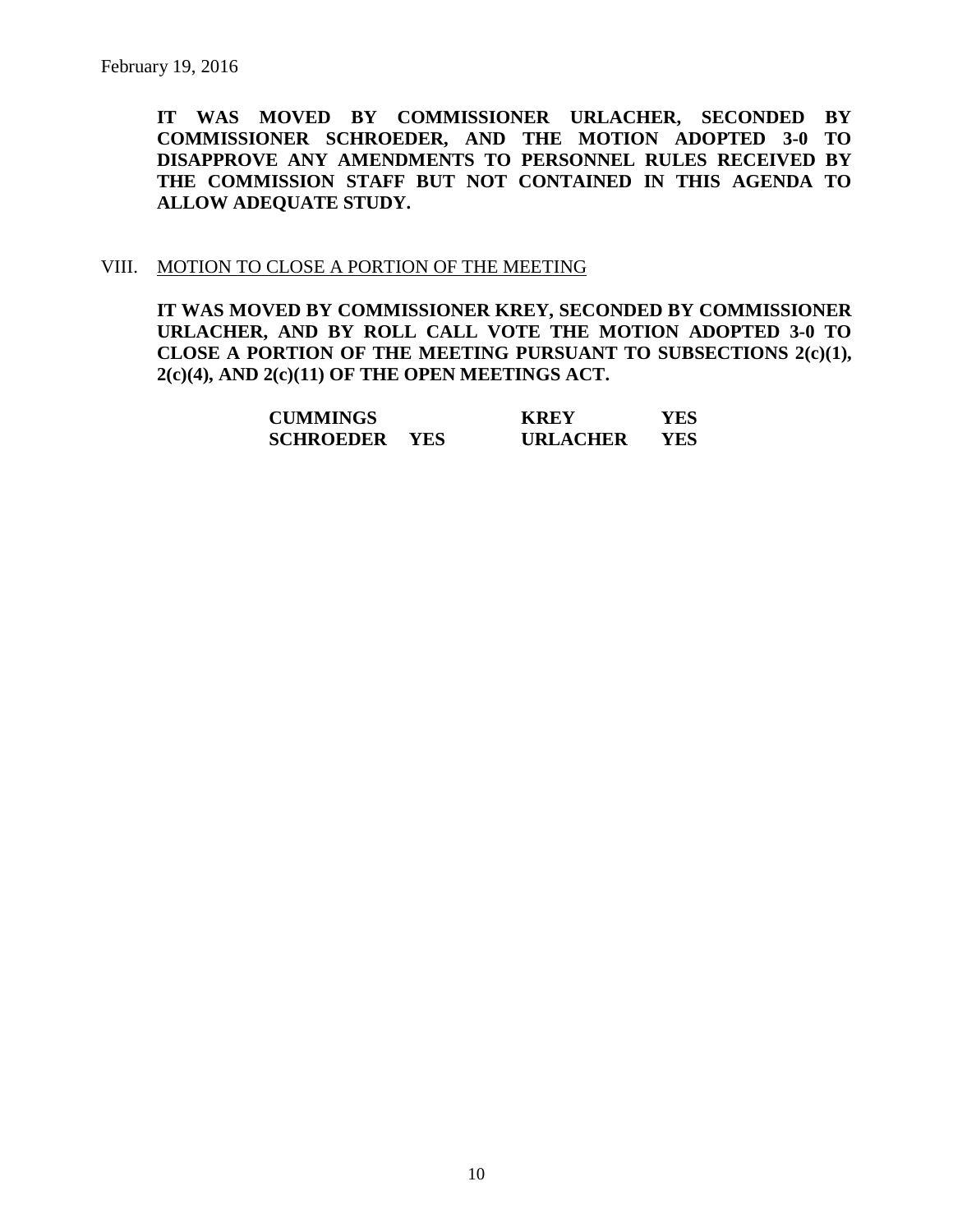### IX. RECONVENE THE OPEN MEETING

Upon due and proper notice the regular open meeting of the Illinois Civil Service Commission was reconvened at 160 North LaSalle Street, Suite S-901, Chicago, Illinois at 11:27 a.m.

### **PRESENT**

Susan Moylan Krey, William A. Schroeder, and Casey Urlacher, Commissioners; Daniel Stralka, Executive Director; and Andrew Barris (by telephone), Assistant Executive Director.

### X. NON-MERIT APPOINTMENT REPORT

Set forth below is the number of consecutive non-merit appointments made by each department as reported by Central Management Services:

| Agency                                 | 12/31/15                    | 1/31/16 | 1/31/15 |
|----------------------------------------|-----------------------------|---------|---------|
| Arts Council                           | $\mathbf{\Omega}$           | 0       |         |
| <b>Central Management Services</b>     |                             | 2       |         |
| <b>Children and Family Services</b>    |                             | 0       | 3       |
| <b>Healthcare and Family Services</b>  | $\mathcal{D}_{\mathcal{A}}$ | Δ       | 6       |
| <b>Human Services</b>                  | 13                          | 11      |         |
| Insurance                              |                             |         |         |
| Juvenile Justice                       |                             |         |         |
| <b>Natural Resources</b>               | 18                          | 13      | q       |
| <b>State Retirement Systems</b>        | 3                           | 3       |         |
| Transportation                         | 5                           | 5       | 3       |
| Veterans' Affairs                      |                             | 0       |         |
| <b>Workers Compensation Commission</b> | 3                           | 3       |         |
| <b>Totals</b>                          | 47                          |         |         |

# XI. INTERLOCUTORY APPEAL

### **DA-27-16**

| Employee | Bobby L. Stoye                 | <b>Appeal Date</b>                   | 12/21/15                   |
|----------|--------------------------------|--------------------------------------|----------------------------|
| Agency   | Revenue                        | Decision Date $\vert 01/26/16 \vert$ |                            |
| Type     | Discharge                      | ALJ                                  | <b>Andrew Barris</b>       |
| Issue(s) | Motion to Dismiss for Default; | Proposal for                         | <b>Grant the Motion to</b> |
|          | failure to appear at hearing   | Decision                             | Dismiss for Default.       |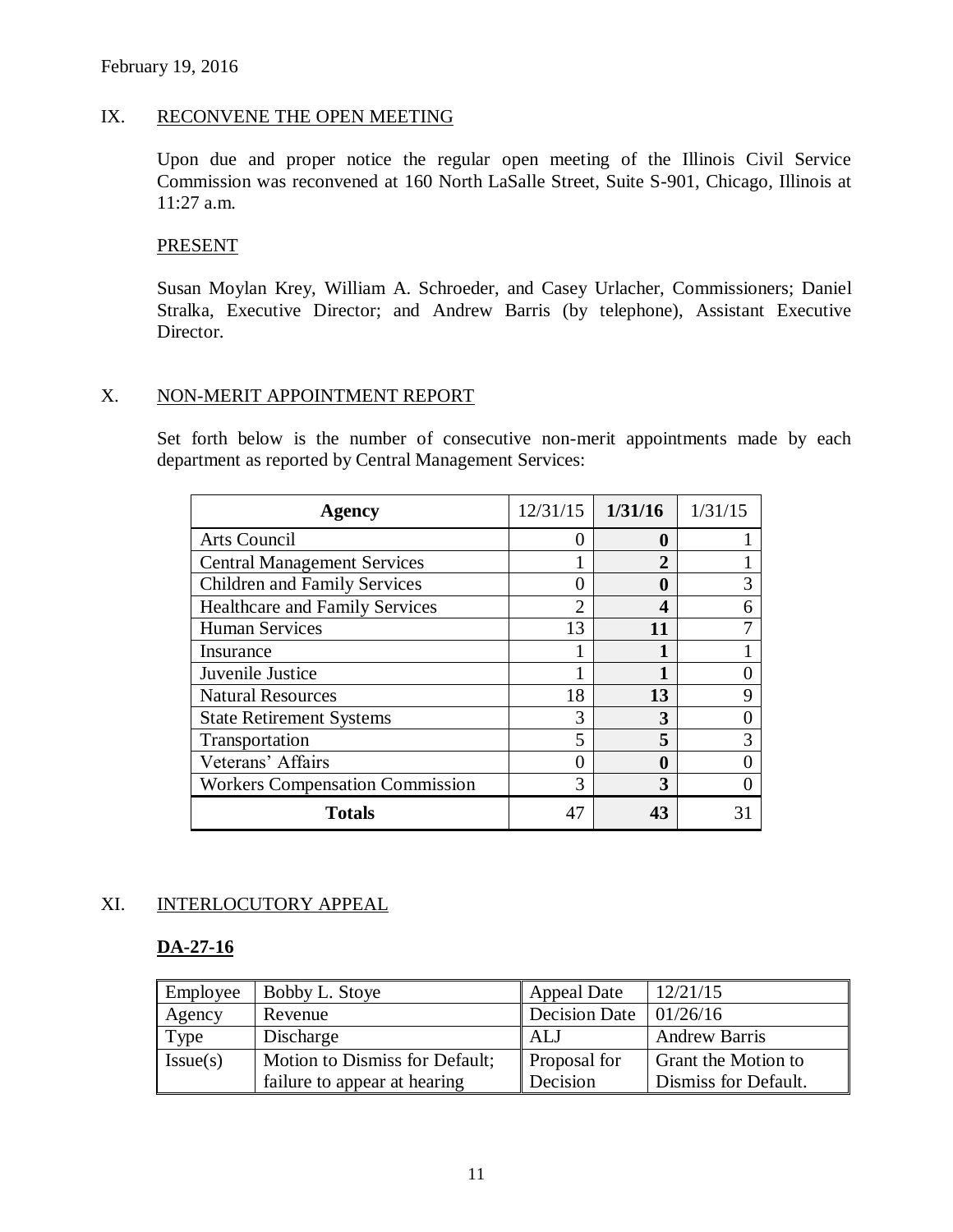**IT WAS MOVED BY COMMISSIONER SCHROEDER, SECONDED BY COMMISSIONER KREY, AND BY ROLL CALL VOTE OF 3-0 THE MOTION ADOPTED TO AFFIRM AND ADOPT THE PROPOSAL FOR DECISION OF THE ADMINISTRATIVE LAW JUDGE THAT STOYE'S FAILURE TO ATTEND THE JANUARY 19, 2016 HEARING DATES CONSTITUTES A DEFAULT, RESULTING IN THE DISMISSAL OF HIS APPEAL.**

| <b>CUMMINGS</b>      | <b>KREY</b>     | YES  |
|----------------------|-----------------|------|
| <b>SCHROEDER YES</b> | <b>URLACHER</b> | YES. |

### XII. PUBLICLY ANNOUNCED DECISION RESULTING FROM APPEAL

### **DA-22-15**

| Employee    | Leah P. Shaikh        | Appeal Date         | 11/03/14          |
|-------------|-----------------------|---------------------|-------------------|
| Agency      | <b>Human Services</b> | Decision Date       | 02/03/16          |
| Appeal Type | Discharge             | <b>Proposal for</b> | Discharge upheld. |
| ALJ         | Daniel Stralka        | Decision            |                   |

**IT WAS MOVED BY COMMISSIONER SCHROEDER, SECONDED BY COMMISSIONER URLACHER, AND BY ROLL CALL VOTE OF 3-0 THE MOTION ADOPTED TO AFFIRM AND ADOPT THE PROPOSAL FOR DECISION OF THE ADMINISTRATIVE LAW JUDGE THAT THE PROVEN CHARGES WARRANTED DISCHARGE FOR THE REASONS SET FORTH IN THE PROPOSAL FOR DECISION DATED FEBRUARY 3, 2016.**

| <b>CUMMINGS</b>  |            | <b>KREY</b>     | YES |
|------------------|------------|-----------------|-----|
| <b>SCHROEDER</b> | <b>YES</b> | <b>URLACHER</b> | YES |

### XIII. APPEALS TERMINATED WITHOUT DECISION ON THE MERITS

### **DA-12-16**

| Employee    | Kate A. Abitogun     | Appeal Date   | 8/31/15             |
|-------------|----------------------|---------------|---------------------|
| Agency      | Public Health        | Decision Date | 1/26/16             |
| Appeal Type | Discharge            | Proposal for  | Dismissed; settled. |
| ALJ         | <b>Andrew Barris</b> | l Decision    |                     |

### **DA-21-16**

| Employee    | Brian K. Goodwin           | Appeal Date                          | 10/19/15              |
|-------------|----------------------------|--------------------------------------|-----------------------|
| Agency      | Children & Family Services | Decision Date $\vert 02/08/16 \vert$ |                       |
| Appeal Type | Discharge                  | <b>Proposal for</b>                  | Dismissed; withdrawn. |
| ALJ         | <b>Andrew Barris</b>       | Decision                             |                       |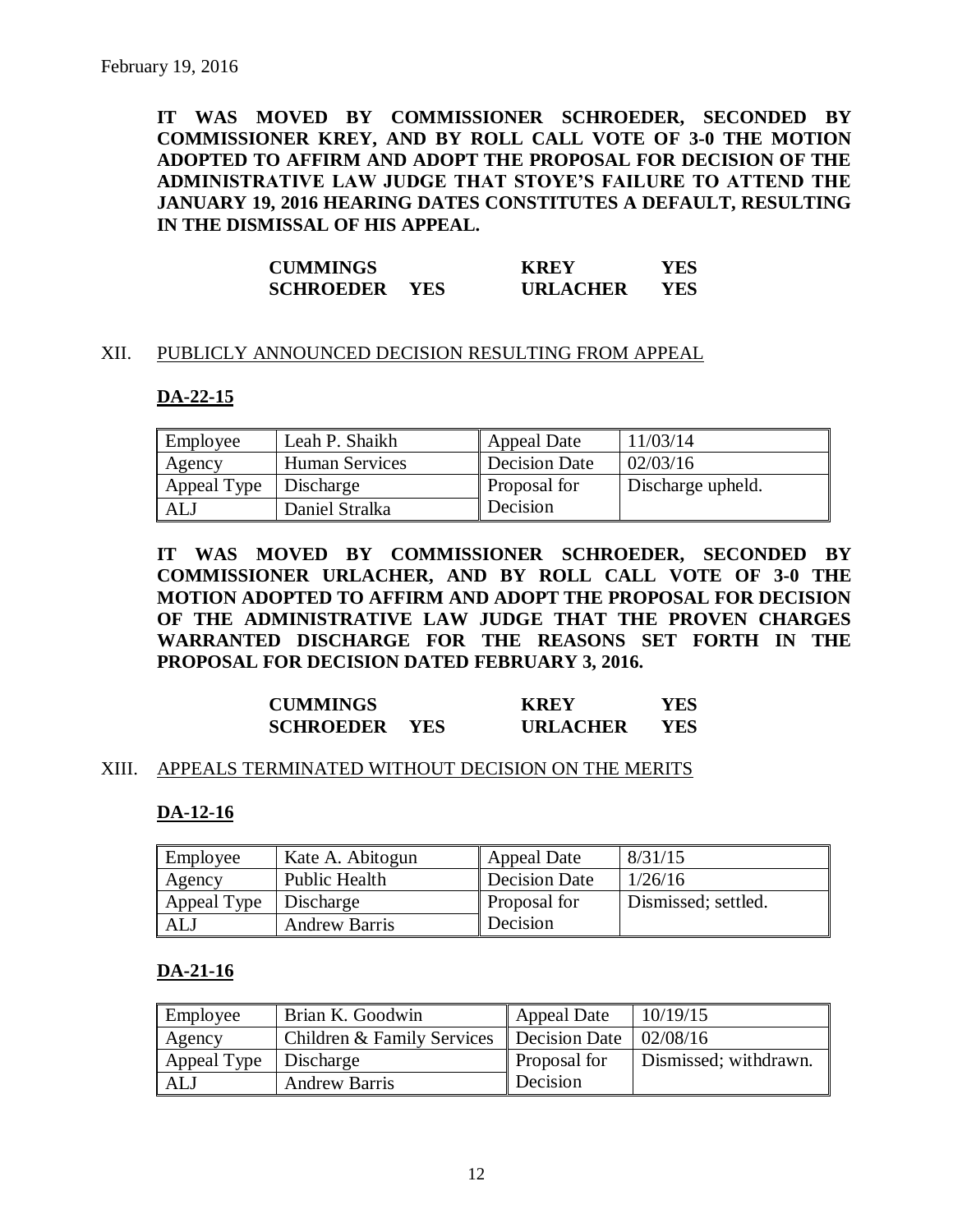# **DA-25-16**

| Employee    | Artemio Farrell-Perez | Appeal Date                          | 11/23/15              |
|-------------|-----------------------|--------------------------------------|-----------------------|
| Agency      | <b>Human Services</b> | Decision Date $\vert 02/09/16 \vert$ |                       |
| Appeal Type | Discharge             | <b>Proposal</b> for                  | Dismissed; withdrawn. |
| <b>ALJ</b>  | Daniel Stralka        | Decision                             |                       |

### **DA-35-16**

| Employee    | Tracy M. Redmon       | Appeal Date         | 1/21/16               |
|-------------|-----------------------|---------------------|-----------------------|
| Agency      | <b>Human Services</b> | Decision Date       | 1/29/16               |
| Appeal Type | Discharge             | <b>Proposal for</b> | Dismissed; withdrawn. |
| <b>ALJ</b>  | <b>Andrew Barris</b>  | Decision            |                       |

# **S-32-16**

| Employee    | Tracy M. Redmon       | Appeal Date   | 1/06/16               |
|-------------|-----------------------|---------------|-----------------------|
| Agency      | <b>Human Services</b> | Decision Date | 1/26/16               |
| Appeal Type | Suspension            | Proposal for  | Dismissed; withdrawn. |
| ALJ         | <b>Andrew Barris</b>  | Decision      |                       |

**IT WAS MOVED BY COMMISSIONER SCHROEDER, SECONDED BY COMMISSIONER URLACHER, AND BY ROLL CALL VOTE OF 3-0 THE MOTION ADOPTED TO AFFIRM AND ADOPT THE PROPOSALS FOR DECISION OF THE ADMINISTRATIVE LAW JUDGES TO DISMISS THE APPEALS.** 

| <b>CUMMINGS</b>  |            | <b>KREY</b>     | YES |
|------------------|------------|-----------------|-----|
| <b>SCHROEDER</b> | <b>YES</b> | <b>URLACHER</b> | YES |

### XIV. CHAIRMAN REPORT

No report.

### XV. STAFF REPORT

Executive Director Daniel Stralka reported:

- $\triangleright$  The Department of Innovation and Technology was recently created by Executive Order and surmised that it will have an impact on exempt positions.
- $\triangleright$  The Governor made his fiscal year 2017 budget address earlier in the week and the Commission's requested appropriation was included as presented.